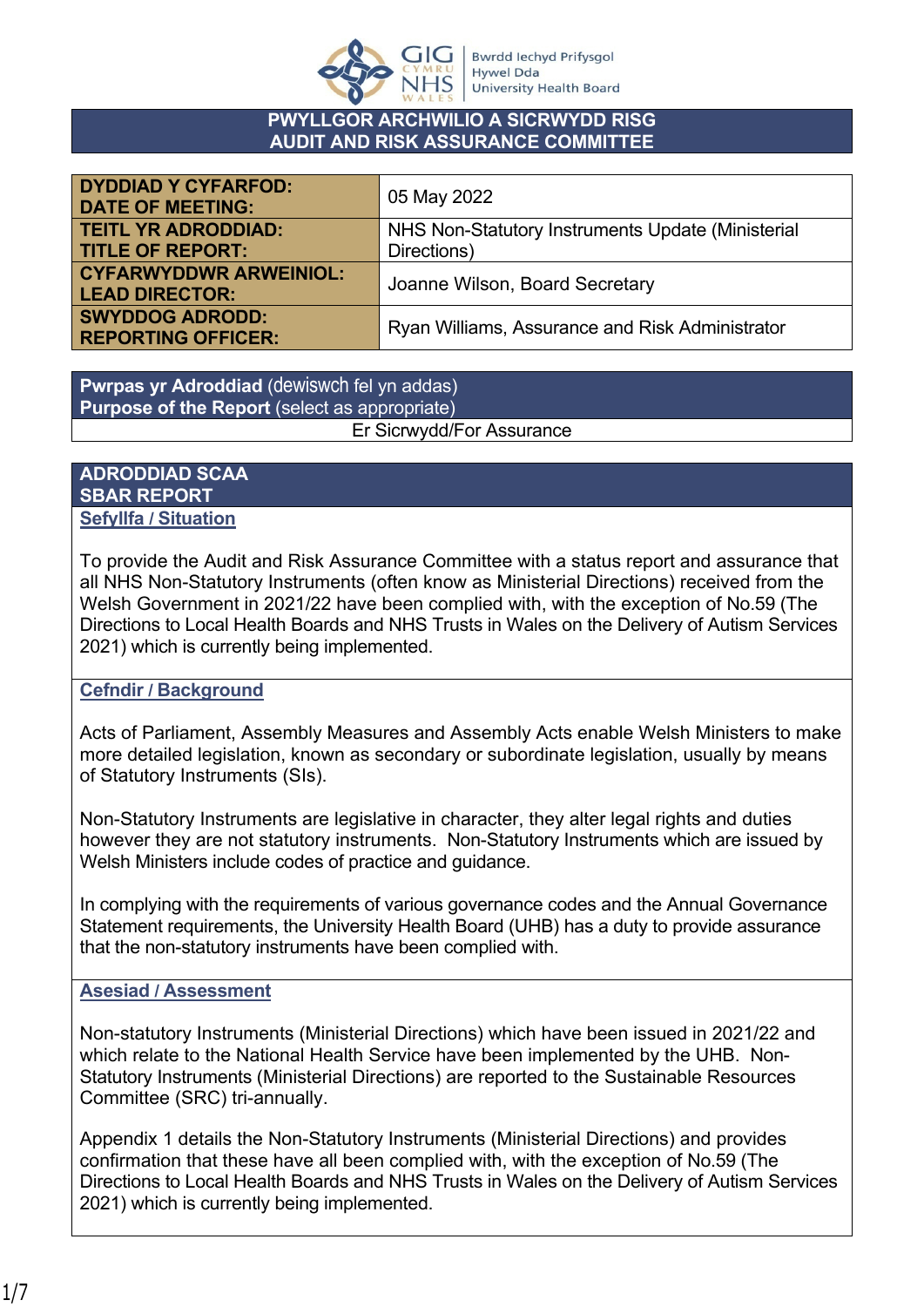### **Argymhelliad / Recommendation**

The Audit and Risk Assurance Committee is asked to note the Non-Statutory Instruments (Ministerial Directions) which have been issued and to endorse the confirmation that the UHB is compliant with these, with the exception of No.59 (The Directions to Local Health Boards and NHS Trusts in Wales on the Delivery of Autism Services 2021) which is currently being implemented.

| Amcanion: (rhaid cwblhau)<br><b>Objectives: (must be completed)</b>                                                                                   |                                                                                                                                                                                                                                                                                                                                                                                                                                                                                                                                                                                                                                                                                                                                                                                                                                                                                                                                                                                                                 |
|-------------------------------------------------------------------------------------------------------------------------------------------------------|-----------------------------------------------------------------------------------------------------------------------------------------------------------------------------------------------------------------------------------------------------------------------------------------------------------------------------------------------------------------------------------------------------------------------------------------------------------------------------------------------------------------------------------------------------------------------------------------------------------------------------------------------------------------------------------------------------------------------------------------------------------------------------------------------------------------------------------------------------------------------------------------------------------------------------------------------------------------------------------------------------------------|
| <b>Committee ToR Reference</b><br>Cyfeirnod Cylch Gorchwyl y<br>Pwyllgor                                                                              | 3.2 In particular, the Committee will review the adequacy<br>of:<br>3.2.1 all risk and control related disclosure statements (in<br>particular the Accountability Report and the Annual<br>Quality Report), together with any accompanying Head<br>of Internal Audit statement, external audit opinion or<br>other appropriate independent assurances, prior to<br>endorsement by the Board;<br>3.2.2 the underlying assurance processes that indicate<br>the degree of the achievement of corporate objectives,<br>the effectiveness of the management of principal risks<br>and the appropriateness of the above disclosure<br>statements;<br>3.2.3 the policies for ensuring compliance with relevant<br>regulatory, legal and code of conduct and accountability<br>requirements; and<br>3.2.4 the policies and procedures for all work related to<br>fraud and corruption as set out in National Assembly for<br>Wales Directions and as required by the Counter Fraud<br>and Security Management Service. |
| <b>Cyfeirnod Cofrestr Risg Datix a</b><br>Sgôr Cyfredol:<br>Datix Risk Register Reference<br>and Score:                                               | Not applicable                                                                                                                                                                                                                                                                                                                                                                                                                                                                                                                                                                                                                                                                                                                                                                                                                                                                                                                                                                                                  |
| Safon(au) Gofal ac lechyd:<br>Health and Care Standard(s):                                                                                            | Governance, Leadership and Accountability                                                                                                                                                                                                                                                                                                                                                                                                                                                                                                                                                                                                                                                                                                                                                                                                                                                                                                                                                                       |
| <b>Amcanion Strategol y BIP:</b><br><b>UHB Strategic Objectives:</b>                                                                                  | Not Applicable                                                                                                                                                                                                                                                                                                                                                                                                                                                                                                                                                                                                                                                                                                                                                                                                                                                                                                                                                                                                  |
| <b>Amcanion Llesiant BIP:</b><br><b>UHB Well-being Objectives:</b><br><b>Hyperlink to HDdUHB Well-being</b><br>Objectives Annual Report 2018-<br>2019 | 10. Not Applicable                                                                                                                                                                                                                                                                                                                                                                                                                                                                                                                                                                                                                                                                                                                                                                                                                                                                                                                                                                                              |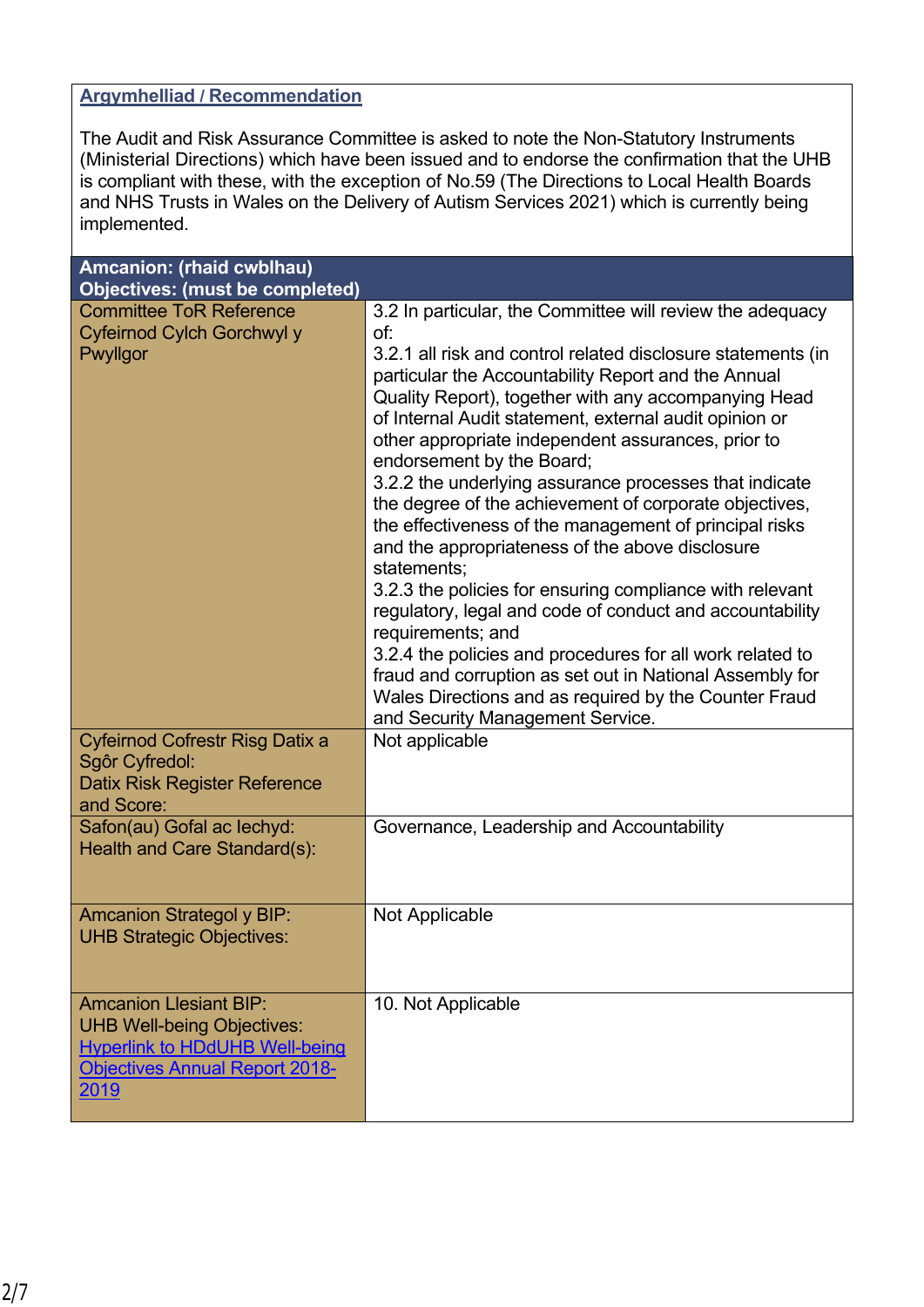| <b>Gwybodaeth Ychwanegol:</b><br><b>Further Information:</b>                                                                                                                              |                                                 |
|-------------------------------------------------------------------------------------------------------------------------------------------------------------------------------------------|-------------------------------------------------|
| Ar sail tystiolaeth:<br>Evidence Base:                                                                                                                                                    | <b>Ministerial Directions</b>                   |
| <b>Rhestr Termau:</b><br><b>Glossary of Terms:</b>                                                                                                                                        | Incorporated within the main body of the report |
| Partïon / Pwyllgorau â<br>ymgynhorwyd ymlaen llaw y<br>Pwyllgor Archwilio a Sicrwydd<br>Risg:<br><b>Parties / Committees consulted</b><br>prior to Audit and Risk Assurance<br>Committee: | <b>Board Secretary</b>                          |

| <b>Effaith: (rhaid cwblhau)</b><br>Impact: (must be completed)    |                                                                                                                                                                                                      |
|-------------------------------------------------------------------|------------------------------------------------------------------------------------------------------------------------------------------------------------------------------------------------------|
| <b>Ariannol / Gwerth am Arian:</b><br><b>Financial / Service:</b> | Non-statutory Instruments are legal tools which often have<br>a financial impact on the organisation.                                                                                                |
| <b>Ansawdd / Gofal Claf:</b><br><b>Quality / Patient Care:</b>    | Non-statutory Instruments are legal tools which can<br>impact patient care                                                                                                                           |
| <b>Gweithlu:</b><br><b>Workforce:</b>                             | Not applicable                                                                                                                                                                                       |
| Risg:<br><b>Risk:</b>                                             | Non-Statutory Instruments are legislative in character,<br>they alter legal rights and duties and must be<br>implemented by the Health Board.                                                        |
| <b>Cyfreithiol:</b><br>Legal:                                     | Non implementation of Non-Statutory Instruments may<br>result in the UHB being less likely to defend itself in a<br>legal challenge which could lead to fines/penalties and<br>damage to reputation. |
| <b>Enw Da:</b><br><b>Reputational:</b>                            | As above.                                                                                                                                                                                            |
| <b>Gyfrinachedd:</b><br><b>Privacy:</b>                           | Not applicable                                                                                                                                                                                       |
| Cydraddoldeb:<br><b>Equality:</b>                                 | Not applicable                                                                                                                                                                                       |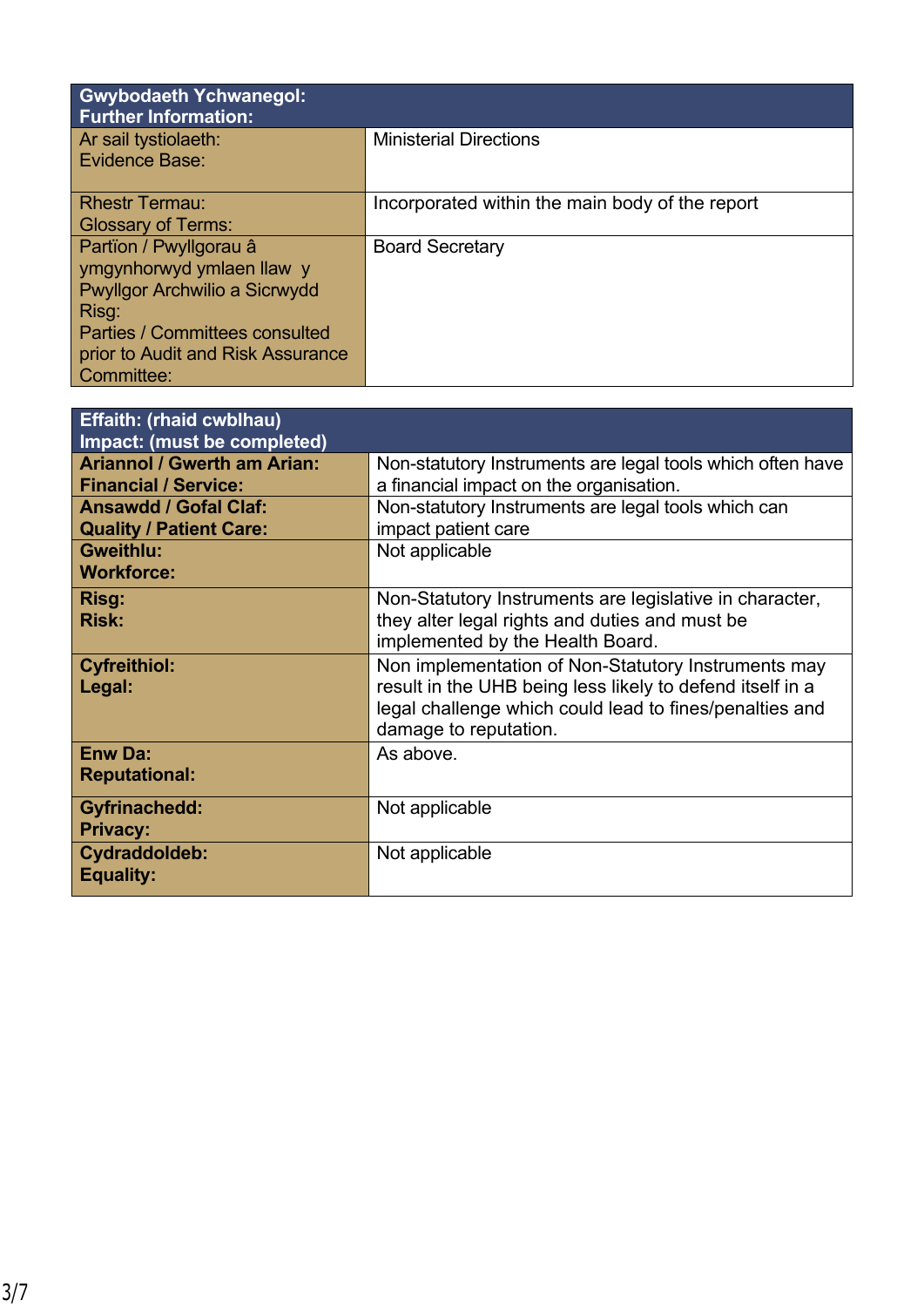# **Welsh Government Non-Statutory Instruments used in relation to the National Health Service in Wales** (Ministerial Directions 2021/22)

| <b>Direction</b><br><b>Number</b> | <b>Name of Direction</b>                                                                                             | <b>Date</b><br><b>Issued</b> | <b>Description</b>                                                                                                                                                                                                                                                                                                                                                                         | <b>Progress on implementation</b>                                                                                                                                                                                                                                                                                                                                                                                                                                                                                                                                                                            |
|-----------------------------------|----------------------------------------------------------------------------------------------------------------------|------------------------------|--------------------------------------------------------------------------------------------------------------------------------------------------------------------------------------------------------------------------------------------------------------------------------------------------------------------------------------------------------------------------------------------|--------------------------------------------------------------------------------------------------------------------------------------------------------------------------------------------------------------------------------------------------------------------------------------------------------------------------------------------------------------------------------------------------------------------------------------------------------------------------------------------------------------------------------------------------------------------------------------------------------------|
| 2021.<br>No.41                    | Directions to Local Health Boards<br>as to the Statement of Financial<br>Entitlements (Amendment)<br>Directions 2021 | 19/04/2021                   | Directions to local health boards on<br>amendments to the general medical services<br>contract.                                                                                                                                                                                                                                                                                            | This Ministerial Direction has<br>been enacted.                                                                                                                                                                                                                                                                                                                                                                                                                                                                                                                                                              |
| 2021.<br>No.59                    | The Directions to Local Health<br>Boards and NHS Trusts in Wales<br>on the Delivery of Autism Services<br>2021       | 26/07/2021                   | Directions to Local Health Boards and NHS<br>Trusts on autism services for 2021. Each Local<br>Health Board and each NHS Trust must<br>exercise its functions in accordance with the<br>relevant provisions of the Code of Practice on<br>the Delivery of Autism Services, which was<br>issued by the Welsh Ministers on 16 July 2021<br>and which came into force on 1 September<br>2021. | This Direction is currently<br>being implemented. There is<br>an Integrated Autism Service<br>(IAS) established which is an<br>integrated health and social<br>care service, and a dedicated<br>Neurodevelopmental Disorder<br>(ASD) service for children and<br>young people. The Regional<br>Partnership Board has also<br>established a Strategic Autism<br>Group.<br>The RPB have awarded a<br>contract to a local Autism<br>Wellbeing company to work<br>with the UHB to complete an<br>audit by June 2022 to<br>establish current compliance<br>with the Code of Practice on<br>the Delivery of Autism |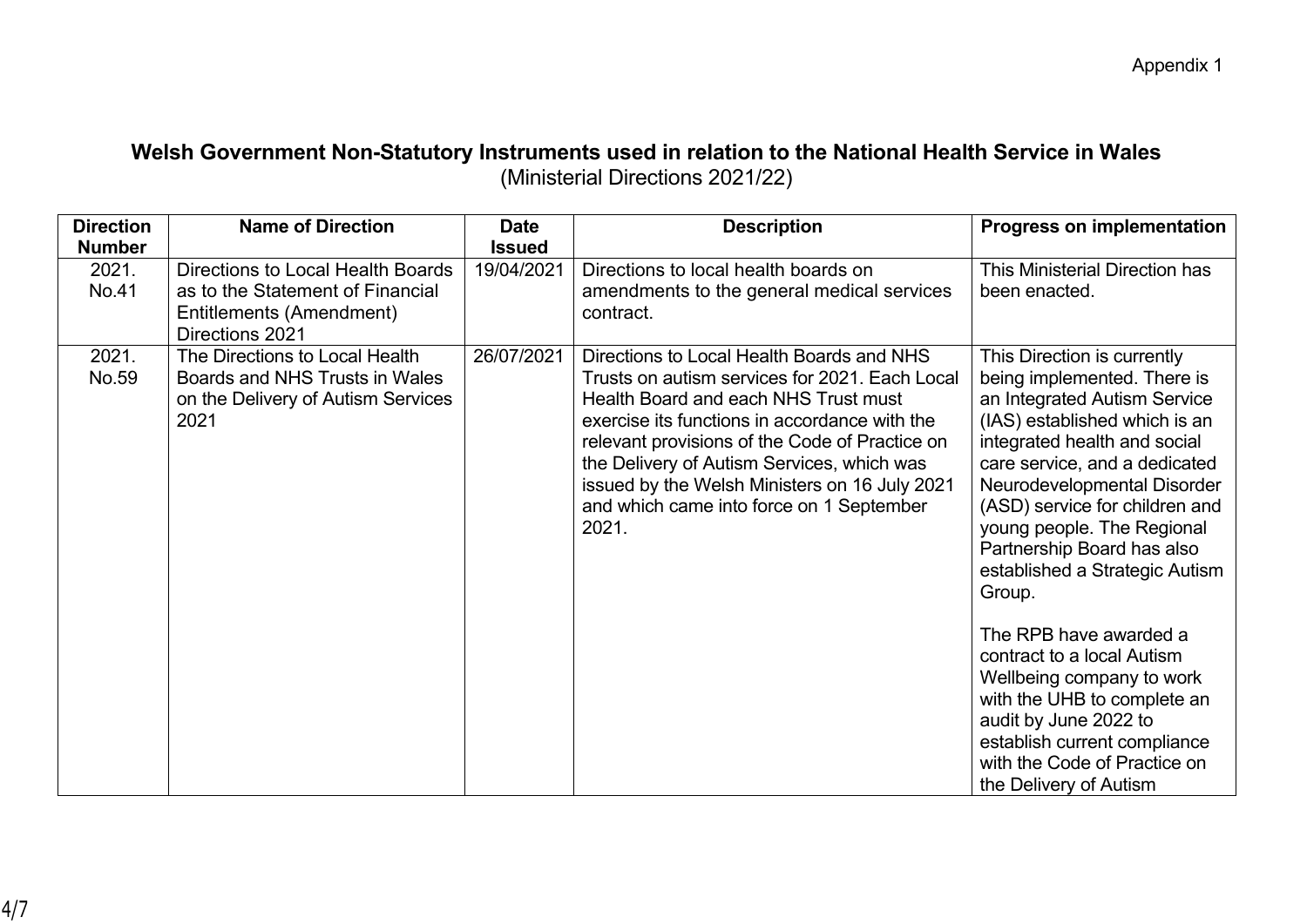|                       |                                                                                                                                                                        |            |                                                                                                                                                               | Services. Following the<br>outcome of the audit, an<br>action plan will be developed<br>to implement outstanding<br>elements of the Code of |
|-----------------------|------------------------------------------------------------------------------------------------------------------------------------------------------------------------|------------|---------------------------------------------------------------------------------------------------------------------------------------------------------------|---------------------------------------------------------------------------------------------------------------------------------------------|
|                       |                                                                                                                                                                        |            |                                                                                                                                                               | Practice.                                                                                                                                   |
| 2021.<br>No.65        | The Primary Care<br>(PfizerBioNTech Vaccine COVID-<br>19 Immunisation Scheme)<br>Directions 2021                                                                       | 29/07/2021 | How health boards can engage primary care<br>contractors to administer the Pfizer-BioNTech<br>vaccine.                                                        | This Ministerial Direction has<br>been enacted.                                                                                             |
| 2021.<br>No.70        | The Primary Care (Contracted<br>Services: Immunisations)<br>Directions 2021                                                                                            | 13/08/2021 | Guidance for primary care contractors to<br>administer COVID-19 vaccines from August<br>2021.                                                                 | This Ministerial Direction has<br>been enacted.                                                                                             |
| 2021.<br><b>No.75</b> | <b>Directions to Local Health Boards</b><br>as to the Statement of Financial<br>Entitlements (Amendment) (No. 2)<br>Directions 2021                                    | 01/09/2021 | Directions to local health boards on<br>amendments to the general medical services<br>contract.                                                               | This Ministerial Direction has<br>been enacted.                                                                                             |
| 2021.<br>No.77        | The National Health Service<br>(General Medical Services -<br><b>Recurring Premises Costs during</b><br>the COVID-19 Pandemic) (Wales)<br>(Revocation) Directions 2021 | 09/09/2021 | Revocation of the National Health Service<br>(General Medical Services - Recurring<br>Premises Costs during the COVID-19<br>Pandemic) (Wales) Directions 2020 | This Ministerial Direction has<br>been enacted.                                                                                             |
| 2021.<br>No.83        | The Pharmaceutical Services<br>(Fees for Applications) (Wales)<br>Directions 2021                                                                                      | 01/10/2021 | These Directions require LHBs to charge a<br>specified fee for applications for inclusion in or<br>amendment to a pharmaceutical list.                        | This Ministerial Direction has<br>been enacted.                                                                                             |
| 2021.<br>No.84        | The Directions to Local Health<br>Boards as to the Personal Dental<br><b>Services Statement of Financial</b><br>Entitlements (Amendment)<br>Directions 2021            | 18/10/2021 | These Directions uplift NHS dental contract<br>payments for 2021 to 2022.                                                                                     | This Ministerial Direction has<br>been enacted.                                                                                             |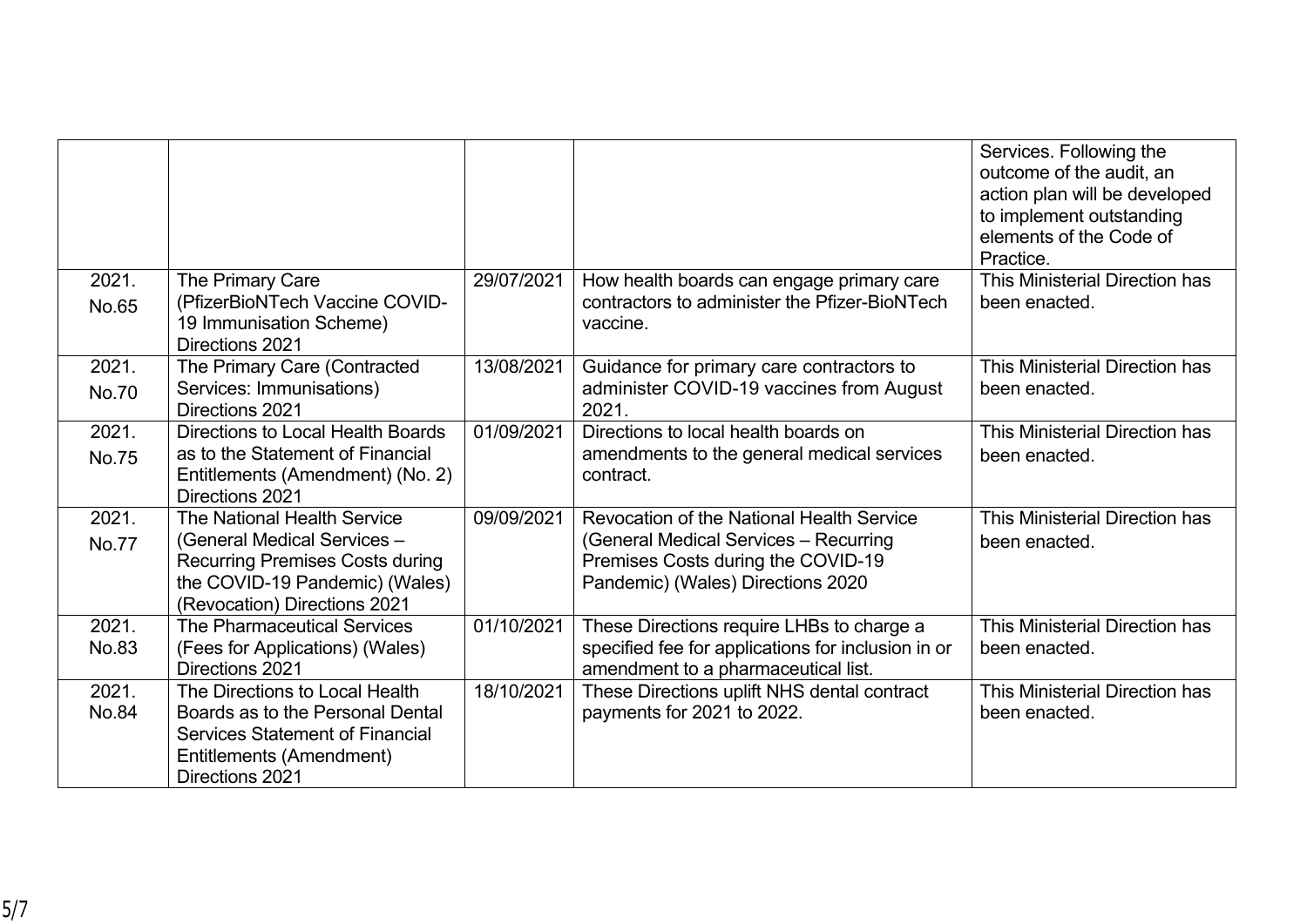| 2021.<br>No.85        | The Directions to Local Health<br>Boards as to the General Dental<br><b>Services Statement of Financial</b><br>Entitlements (Amendment) (No.2)<br>Directions 2021    | 18/10/2021 | These Directions uplift NHS dental contract<br>payments for 2021 to 2022.                                                                                        | This Ministerial Direction has<br>been enacted.                                              |
|-----------------------|----------------------------------------------------------------------------------------------------------------------------------------------------------------------|------------|------------------------------------------------------------------------------------------------------------------------------------------------------------------|----------------------------------------------------------------------------------------------|
| 2021.<br><b>No.88</b> | The Directions to Local Health<br>Boards as to the General Dental<br><b>Services Statement of Financial</b><br>Entitlements (Amendment) (No. 3)<br>Directions 2021   | 20/10/2021 | These Directions uplift NHS dental contract<br>payments for 2021 to 2022.                                                                                        | This Ministerial Direction has<br>been enacted.                                              |
| 2021.<br>No.89        | The Directions to Local Health<br>Boards as to the Personal Dental<br><b>Services Statement of Financial</b><br>Entitlements (Amendment) (No. 3)<br>Directions 2021  | 20/10/2021 | Directions to implement COVID-19 measures<br>and sanctions.                                                                                                      | This Ministerial Direction has<br>been enacted.                                              |
| 2021.<br>No.90        | The Primary Medical Services<br>(Influenza and Pneumococcal<br>Immunisation Scheme) (Directed<br>Enhanced Service) (Wales) (No.<br>2)<br>(Amendment) Directions 2021 | 16/11/2021 | Highlights the legislative position should any<br>Contractor wish to deliver this service. This has<br>been received and has been sent to Primary<br>Care by WG. | Framework exists should<br><b>Primary Care contractors</b><br>intend to deliver the vaccine. |
| 2021.<br>No.93        | <b>Directions to Local Health Boards</b><br>as to the Statement of<br><b>Financial Entitlements</b><br>(Amendment) (No.3) Directions<br>2021                         | 02/12/2021 | Directions to local health boards on<br>amendments to the general medical services<br>contract.                                                                  | This Ministerial Direction has<br>been enacted.                                              |
| 2021.<br>No.97        | The Primary Care (Contracted<br>Services: Immunisations)<br>(Amendment) Directions 2021                                                                              | 03/12/2021 | Legal requirements of how health boards can<br>engage primary care contractors to administer<br>COVID-19 vaccines.                                               | Framework exists should<br><b>Primary Care contractors</b><br>intend to deliver the vaccine. |